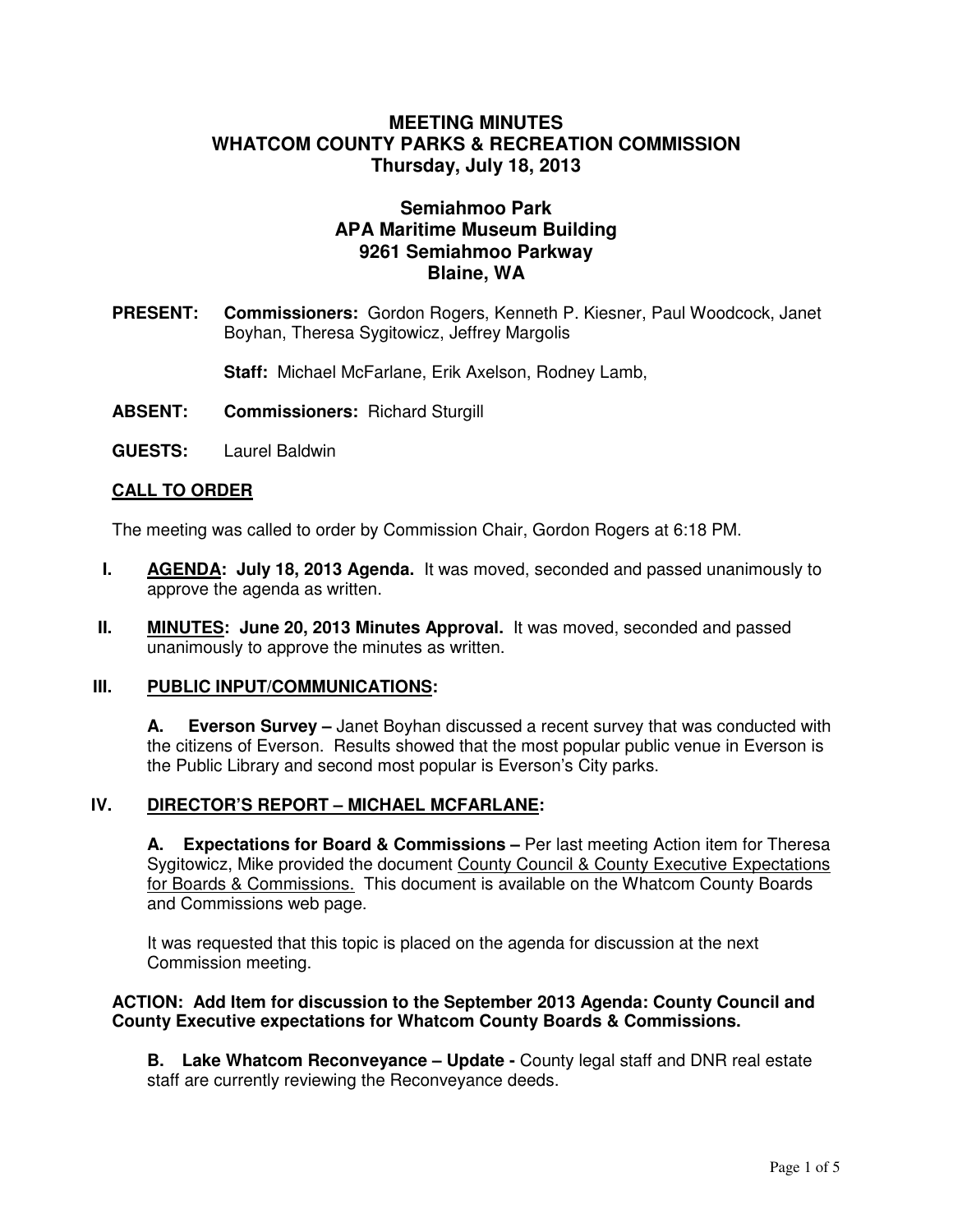Portions of The Washington State Habitat Conservation Plan are being incorporated into the agreement where applicable to the County.

The final survey fees and closing costs we underestimated by DNR. There is a supplemental budget request to Council for additional funds to cover these costs.

**D.** Nesset Foundation Building Restoration Budget – A request for approval of the funding for building restoration and equipment purchases is on the July 23, 2013 Council Agenda.

**E. Disability Camping Discount –** A request has been submitted to the Executive to honor the Whatcom County camping discount with the presentation of a State issued disabled parking pass. The language in the Whatcom County Unified Fee Schedule is being reworded to include this discount requirement and will be moved forward to the Executive for consideration.

**F.** Comprehensive Park and Open Space Plan – The Public Visioning Sessions are concluded. Some sessions were better attended than others.

The public survey was released and 69 out of the anticipated 200 responses have been returned. The online survey has produced 49 completed responses. The consultant will compare and share results as available.

Mike discussed the various venues that have been utilized to increase public awareness of and participation in the survey. It was agreed that Commission members could assist with public awareness through Facebook, email and discussing the survey with the public.

### **V. OPERATIONS REPORT – ERIK AXELSON:**

**A. Parks' summer activity –** Erik provided the Commission with various pictures of current summer activities in the parks. Parks attendance and revenues are up as a result of the warm weather.

**B. Silver Lake Park Goose Abatement Update –** There will be the addition of a kite in the design of an American Bald Eagle that will be flown above the lagoon and picnic area. The kite has a 6' wing span and has been used successfully for goose abatement in other parks throughout the nation.

Additional attempts at discouraging geese are to remove their food and nesting sites. Parks is currently removing vegetation around the water's edge and restoring the beach to a sandy surface. This will discourage geese from setting up residency in the area and provide a more comfortable bathing beach for park visitors.

**C. Bellingham Senior Center Drainage Repair –** Parks is currently working with the City of Bellingham to repair a drainage problem that was created with the recent installation of ADA ramp access to the Whatcom Creek Trail.

**D. Hovander House Ventilation –** The Parks and Rec Foundation donated an exhaust fan to improve and increase air flow in the Hovander House. The fan will be installed next week. Additional system improvements will be installed in the near future.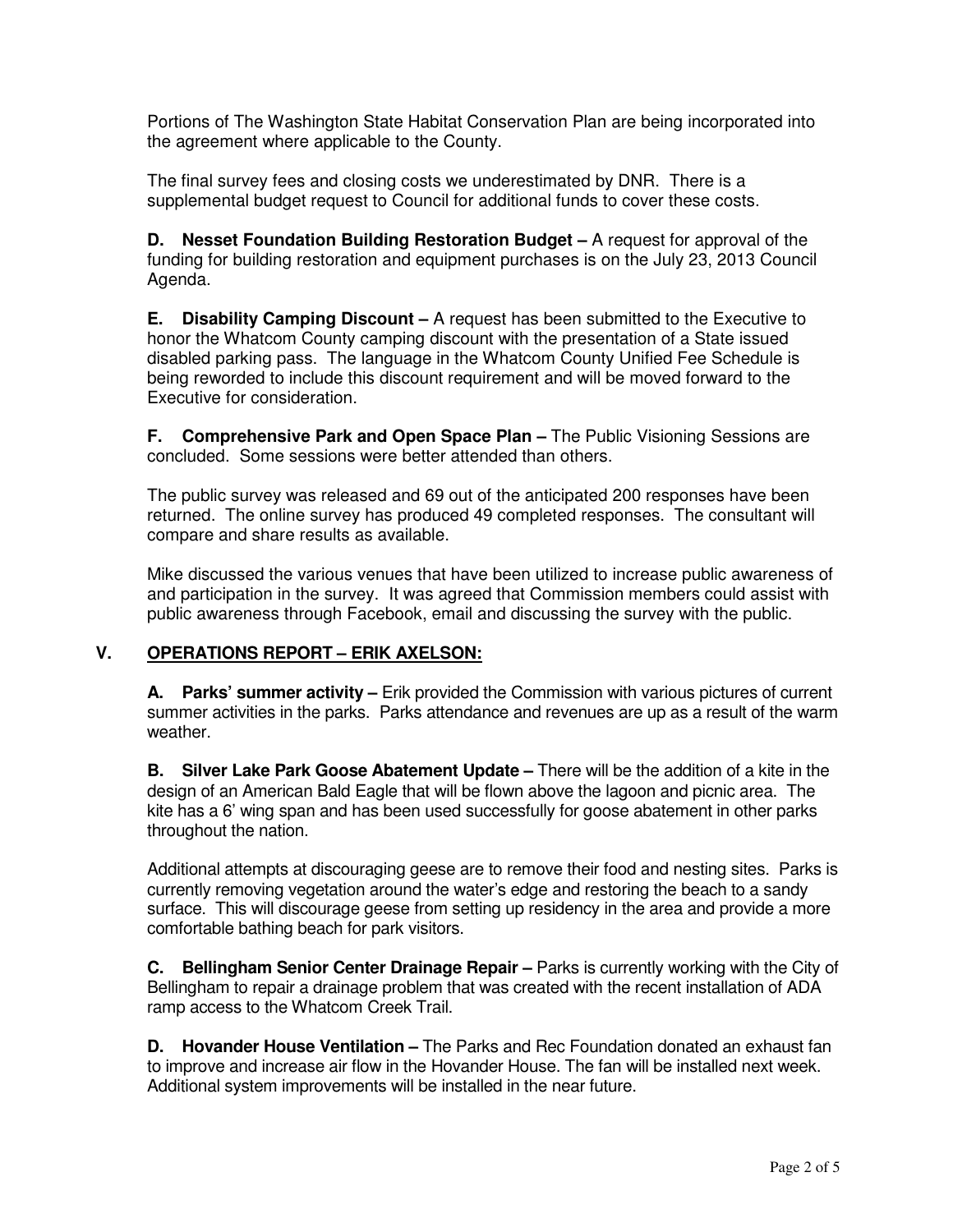**E. Hovander Group Picnic Shelter Access Improvements –** A concrete apron will be applied around the edges of the facility to remove trip hazards. This will not only improve access but will assist with rain water drainage.

**F. Hovander Fragrance Garden –** There are tiles at the Garden that have lifted. These will be ground and re-set. Gravel will also being added in areas to remove trip hazards.

**G. Josh Vander Yacht Park –** A new memorial stone was added to the park this past weekend. The stone was donated by the Vander Yacht family and funded by the family and community donations. The Parks' maintenance crew prepped the site for installation.

A memorial celebration will be conducted this coming Sunday from 1:00 PM to dusk. Festivities will include interviews of various Whatcom County political candidates, a handball tournament, free ice cream and a pot luck dinner. There will also be a variety of musicians performing throughout the day.

At 4:00 PM the official memorial will begin with the reading of the names on the memorial stone and an invitation to share stories about these individuals.

The event will conclude with a tour of the park.

**H. Request For Proposals (RFP) –** RFPs for three minor capital projects have been released for bid. These include parking lot repairs and repaving at the Plantation Range and Lighthouse Marine Park and haying at Silver Lake and Deming Eagle Parks. The close date for the RFPs is July 23, 2013.

**I.** Upcoming Events – Staff is busy preparing for upcoming park events for the remainder of the season and into the fall. Many of these events are complicated and will require a great deal of focus on risk management and liability.

### **VI. DESIGN & DEVELOPMENT REPORT – Rodney Lamb:**

**A. Lighthouse Marine Park Dock Renovation –** The RFP to replace the boat ramp creosote piles with steel piles and build a new boarding float was released in June, 2013.

One bid was received from Neptune Marine that was approximately \$175,000.00 over the budget. Rod stated that he does not feel the bid was representative of the actual costs. After a conversation with Neptune Marine and was determined that they did not allow a sufficient amount of time to prepare the bid documents and that they provided a bid that did not include all aspects of the project. Rod stated that he did not receive any phone calls from Neptune Marine prior to the bid closing to clear up any questions or concerns they may have had.

The contractors on the bid list that chose not to bid on the project were contacted to gain insight on their reasons for not submitting a proposal. Most stated that were unavailable at this time. One company chose not to bid because of the remote location of the project.

Bid documents are currently being reworded to simplify the project by reducing the scope of work and will be released for bids this month.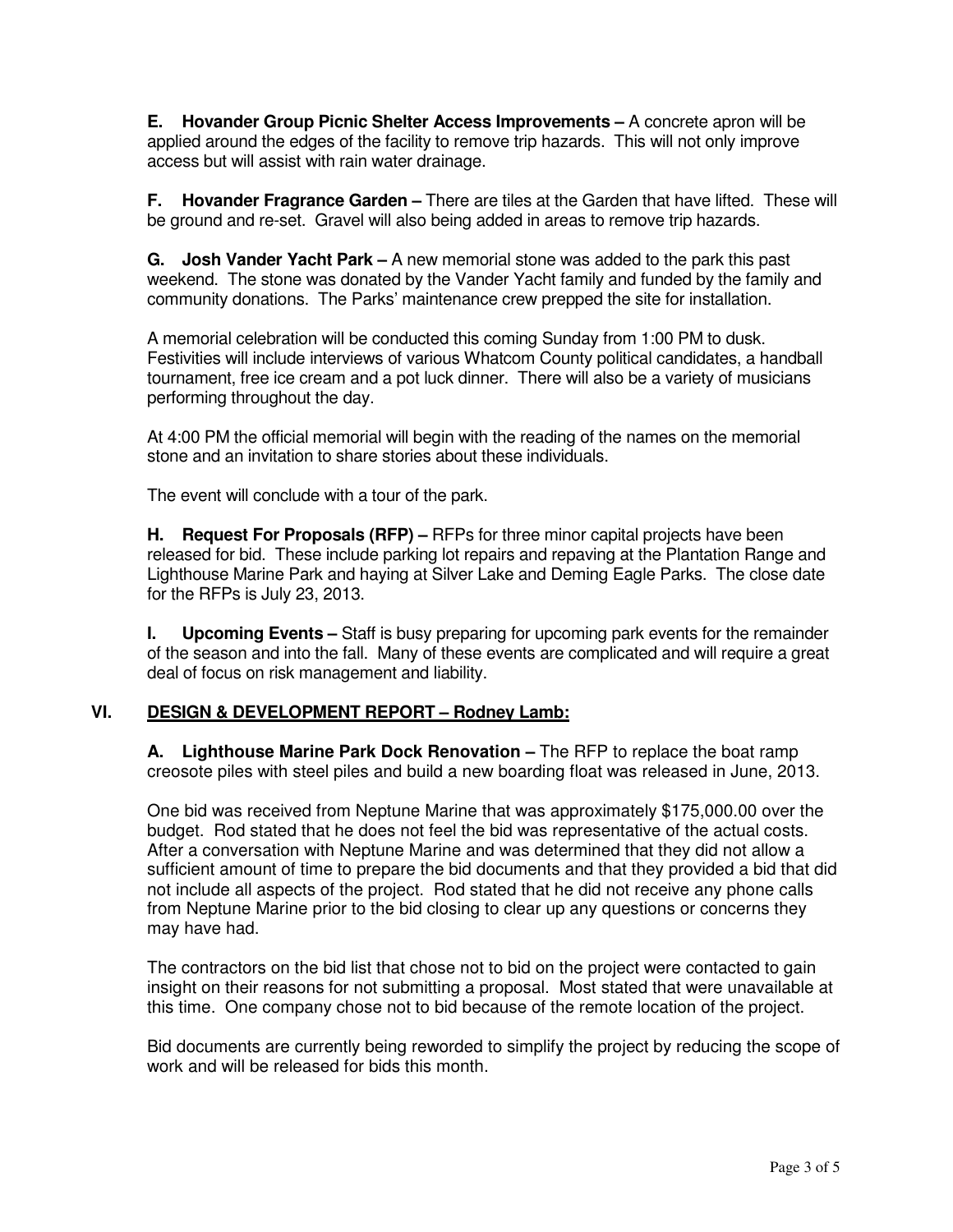If bids are returned favorably it is likely that the project would be completed in 2014 as the open work window for in-water work closes in October. It could be possible to have a contract in place by September and complete the float this year for installation next year.

**B. Hovander River Trail –** The RFP produced eleven bids for this project. Whatcom Builders was the lowest qualified bid. Approval to award the bid is on Council Agenda for this coming Tuesday. Upon approval, a contract will be drawn up and work started by August. It is anticipated that the project will be completed by the end of September, 2013.

Rod explained that the trail is an eight foot, multiuse, gravel surface trail. It is approximately 1.5 miles long and is anticipated to cost \$115,000.00. This is significantly lower than the median bid if \$155,000.00. There was additional discussion regarding design, building materials and construction.

On September 28<sup>th</sup> the Parks and Rec Foundation and the City of Ferndale will be sponsoring a trail dedication. Times and locations will be shared with the Commission at a later date.

**C. Samish Dock –** The docks have been received from the manufacturer. The project will begin after the summer season, with an anticipated completion date by 2013 year end.

**D. Silver Lake Playground –** The playground is complete with the exception of the addition of benches, a drinking fountain and signage. The project was completed for use by July 4<sup>th</sup> and is receiving many favorable comments.

**E.** Lookout Mountain Trailhead – The construction for this project began June 3<sup>rd</sup>. Faber Construction is the awarded contractor.

The installation of a sub-drainage system that is located under the main parking lot is nearing completion. This is a fairly sophisticated storm water system that consists of a permeable ballast that holds runoff prior to directing it to a sand filter that will treat for phosphorus in order to protect the water shed and surrounding area.

**F. Extra-Help – Special Projects –** This position was recently vacated by Jeff Winslow, who held the position for approximately a year and recently accepted a position in the Assessor's office mapping division. The position was filled by Robert Bryson, a WWU with a major in Natural Resources and a minor in GIS.

Rod provided the Commission with a map that Robert recently completed for the Comprehensive Park and Recreation Open Space Plan. There will be several similar individual maps that will be created that will not only be used in the Comp Plan but can also be used for the website, brochures, etc. A unique feature of this map is that it is not only attractive, it is also a "smart map" that is attached to a database that provides information that can be extracted to provide information such as the linear shoreline footage, square footage of picnic area, number of picnic tables and restrooms, maintained lawn area, playgrounds, etc.

# **VII. UNFINISHED BUSINESS:**

**A. South Fork of the Nooksack River –** Mike informed the Commission that the Executive has all of the information that he requested from the various departments but has not released when or how he is going to present the information to the Council. It is not on the Agenda for